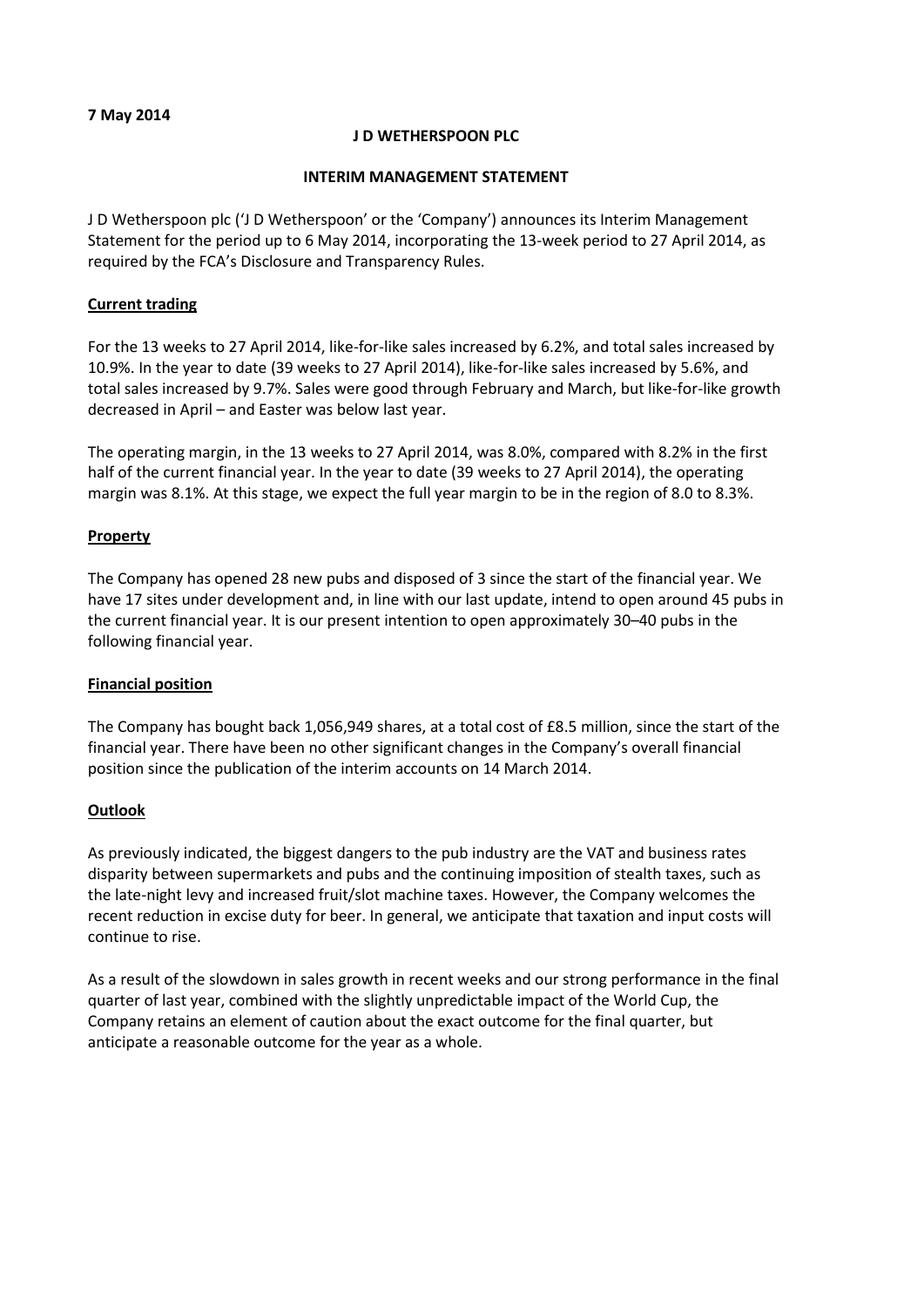## **VAT**

Wetherspoon, in association with a large number of breweries, pub and related companies, has campaigned for some time for VAT equality between pubs and supermarkets. Supermarkets pay no VAT in respect of food sales, allowing them to subsidise their alcoholic drinks prices, to the detriment of pubs. A recent survey by Cardinal Research has demonstrated that almost 100% of pubco tenants support the campaign for VAT equality. In fact, it seems clear that informed workers in the licensed trade are almost entirely united in support of VAT equality and Jacques Borel's VAT Club, which has been created to campaign for this objective. It is disappointing, therefore, that a small number of pubco directors have not joined the VAT Club and are not actively campaigning for tax equality with supermarkets. The chairman of Wetherspoon, Tim Martin, has recently written an article on this subject (available a[t http://www.hospitalityandcateringnews.com/2014/04/tim](http://www.hospitalityandcateringnews.com/2014/04/tim-martin-attacks-pubco-leadership/)[martin-attacks-pubco-leadership/\)](http://www.hospitalityandcateringnews.com/2014/04/tim-martin-attacks-pubco-leadership/) which has appeared in various trade publications, including Propel, Hospitality & Catering News, The Publican's Morning Advertiser and Eat Out. The article is also reproduced below.

## **Enquiries:**

John Hutson, Chief Executive **19923 477777** Kirk Davis, Finance Director **01923 477777** Eddie Gershon, Company Spokesman 020 8352 5012/07956 392234

## **Notes to editors**

1. J D Wetherspoon owns and operates pubs throughout the UK. The Company aims to provide customers with good-quality food and drink, served by well-trained and friendly staff, at reasonable prices. The pubs are individually designed, and the Company aims to maintain them in excellent condition.

2. Visit our website: [www.jdwetherspoon.co.uk](http://www.jdwetherspoon.co.uk/)

3. This announcement has been prepared solely to provide additional information to the shareholders of J D Wetherspoon, to meet the requirements of the FCA's Disclosure and Transparency Rules. It should not be relied on by any other party, for any other purposes. Forwardlooking statements have been made by the directors in good faith, using information available up until the date on which they approved this statement. Forward-looking statements should be regarded with caution, because of the inherent uncertainties in economic trends and business risks.

4. The current financial year comprises 52 trading weeks to 27 July 2014.

5. The next trading update is expected to be the Company's statement on 9 July 2014.

6. An article from Hospitality & Catering news, referred to in the trading statement, is reproduced below: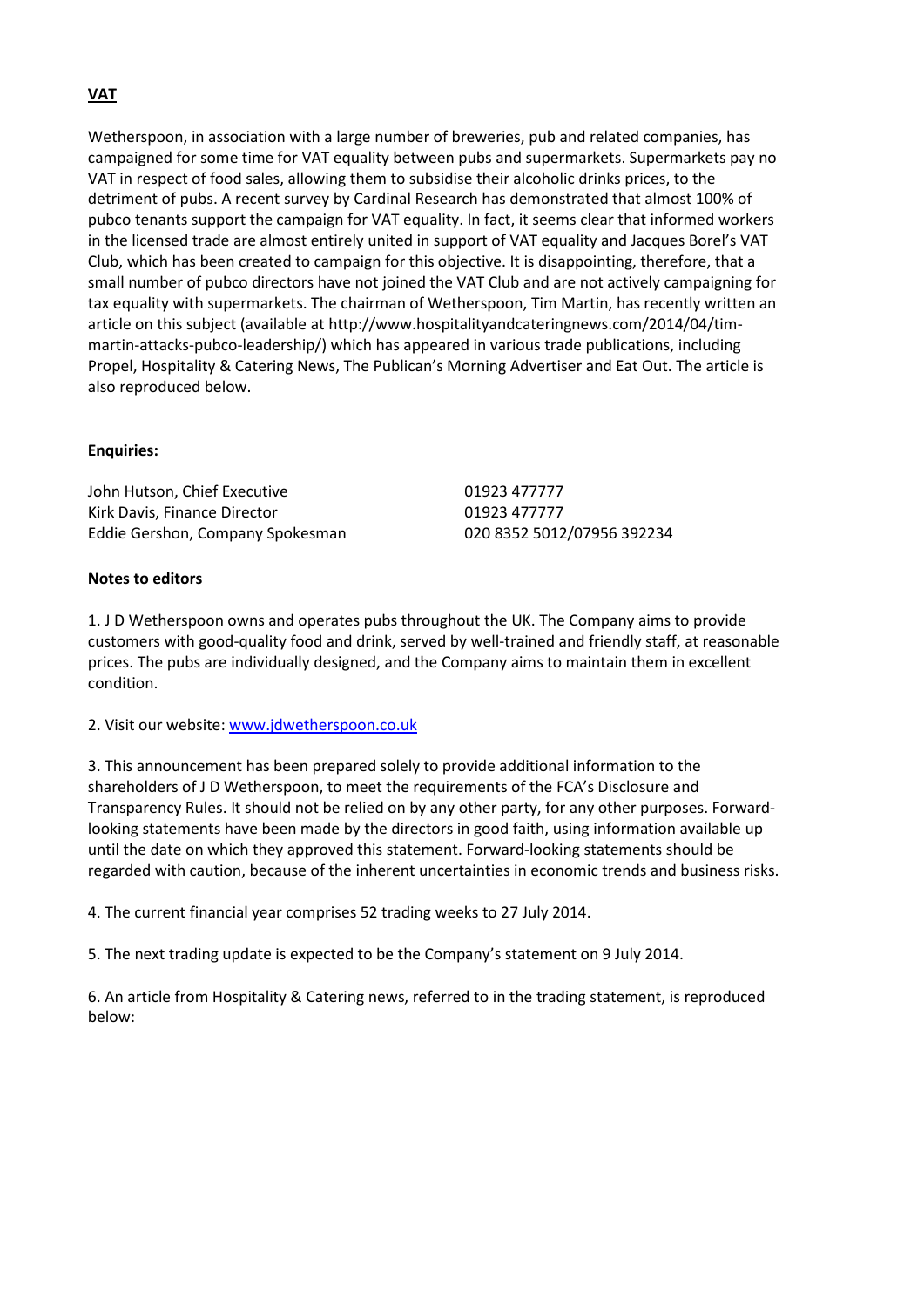# **Tim Martin attacks pubco leadership**

April 22, 2014



**Tim Martin, founder of J D Wetherspoon, has** 

**come out fighting for the Jacques Borel campaign for VAT equality with supermarkets, expressing strong criticism of many UK pub companies and their records. He argues that pubco directors who have failed to support the Jacques Borel VAT Club 'deserve to be taken to task for their poor commercial judgement and appalling track records' – and proceeds to do so.**

There's no doubt that Tim's argument – produced in full below – will not be accepted in all quarters, but H&C News suspects that many pubco employees and tenants will privately agree, and so will their customers. And informed questions from shareholders might even help senior management teams to look again at their position on the VAT campaign.

# **Tough at the Top**

In "Good to Great", author Jim Collins identified a key characteristic of successful companies as receptiveness to criticism and the concomitant ability to listen. Criticism is the engine for improvement and top managers instinctively encourage and distil it.

When I criticised Enterprise Inns' chief Ted Tuppen for campaigning for lower personal taxes for himself, rather than joining Jacques Borel's campaign for VAT equality with supermarkets for his own tenants, I was surprised to be told by a well-known CEO that this criticism was "unhelpful", especially since tax is the number one issue facing the trade. For some, protecting the fragile egos of CEOs is more important than creating a level playing field for pubs.

We all expect politicians, football managers and others to take it on the chin when they balls it up. By the same token, pubco directors who have failed to support Jacques Borel's VAT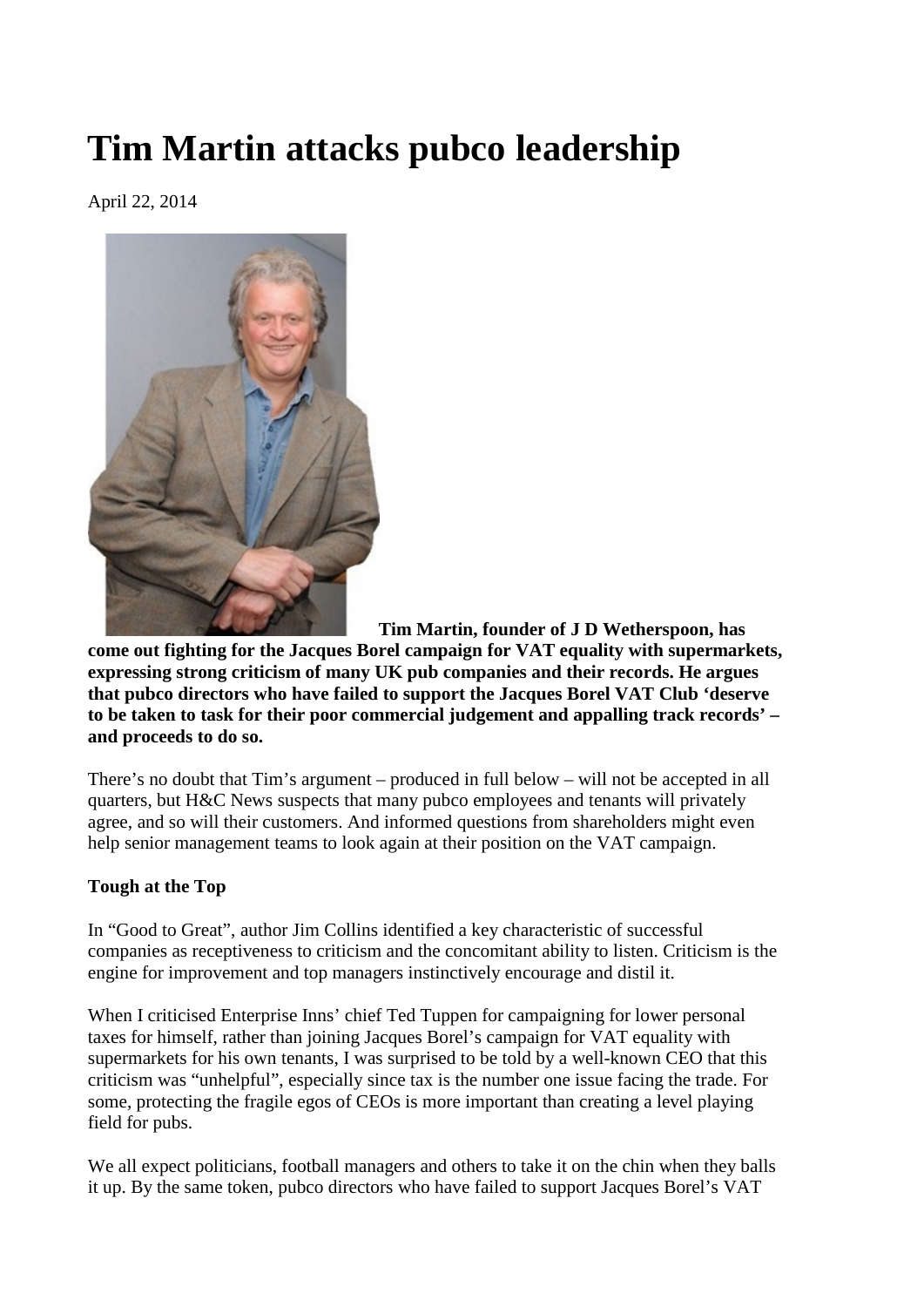Club deserve to be taken to task for their poor commercial judgement and appalling track records.

Tuppen is a classic example of someone who is renowned for hostility to criticism and who has consequently made mistake after mistake over the years. In spite of the fact that almost 100% of Enterprise tenants opposed the last government's plans to transfer licensing to local authorities, Enterprise took the contrary view, leaving licensees to deal with the higher fees and greater bureaucracy – significant factors in the downfall of many pubco tenants.

At the same time, Enterprise embarked on a mad borrowing binge, while hiking beer prices and rents to unsustainable levels, with dire personal consequences for their own licensees when the downturn arrived. Enterprise's profits have halved over the last few years, as it has fought to survive by selling pubs, and many feel that its current business model is doomed, in any event. Five years of like for like declines testify to the tribulations of its tenants on the front line.

Perhaps Tuppen's most catastrophic error of judgement was the foolhardy decision to spend about £1 billion of mostly borrowed money as Enterprise bought its own shares and cancelled them (the opposite of a rights' issue) just before the credit crunch. In the 12 months to September 2007 alone Enterprise bought 102.9 million shares for £658 million. This left the company strapped for cash at a crucial time – and the price Enterprise paid for its own shares was many times higher than the price today.

Marston's and Greene King are other notable absentees from the VAT Club and their commercial judgements in recent years have also been desperately poor. Marston's, like Enterprise, embarked on a borrowing extravaganza in the years leading up to the credit crunch, partly to finance the purchase of its own shares. In the 2 financial years to 2008 Marston's bought and cancelled £150 million worth of its own shares at about £4 per share. However in 2009, in order to shore up its finances, it raised about £165 million in a rights' issue at only 59 pence a share. The effect of the rights' issue was to more than double the number of Marston's shares in existence, thereby halving the profits attributable to each share. In 2007 Marston's earnings per share were about 26 pence, yet in 2013 its earnings had declined to about 12 pence as the appalling dilution of the rights' issue took its toll.

Greene King's history tells a similar story of chronic financial misjudgement. In the 2 financial years up to 2008, it bought over £180 million worth of its own shares at about £10 per share. Yet in 2009 it reversed tack and raised about £210 million in a rights' issue at only 270 pence per share. Ouch! Greene King's earnings per share have also suffered, declining from 65 pence in its 2007 accounts, to 57 pence in its last financial year. All that work by so many people and all those new pubs, yet the earnings have gone down!

Ian Payne, formerly of the failed Laurel and now of Stonegate, and Mark McQuater, formerly of the failed Barracuda and now of Inventive Leisure, are other notable nonmembers of the VAT Club – the private equity boys, with a small coterie of honourable exceptions, have been especially poor at supporting VAT equality for the pub industry. Their financial records in the pub world have also generally been diabolical.

The multi-billion dollar question is why patently dreadful commercial judgement and nonmembership of the VAT Club, along with a failure to campaign effectively for fair taxes, seem to be common characteristics of certain companies. Elitist attitudes and intellectual superiority are undoubtedly part of the answer. Widely-reported recent market research from trade experts Cardinal showed that pub tenants overwhelmingly want their landlords to campaign for VAT equality, yet Enterprise, Marston's and Greene King have not done so.